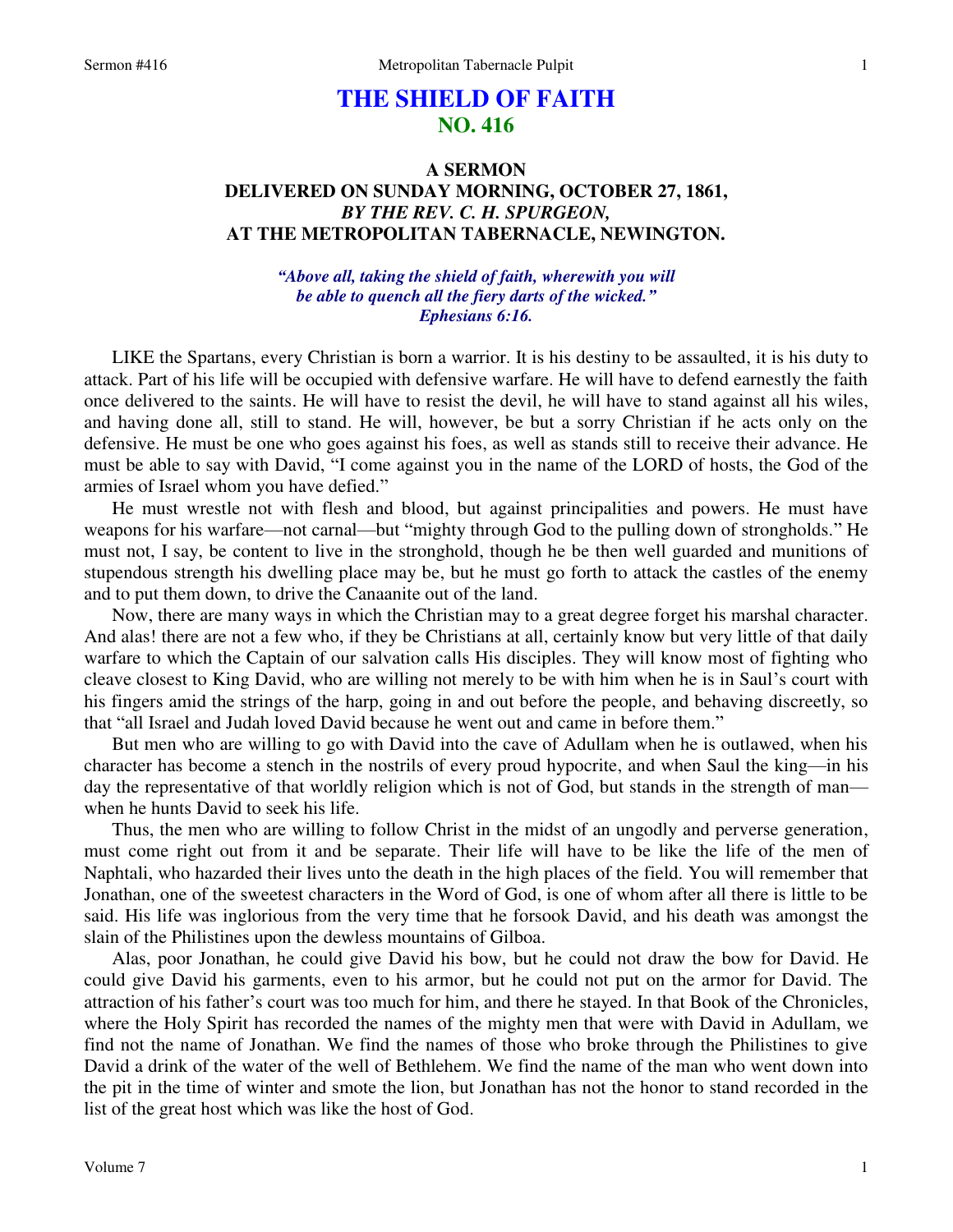And there are Christians of that kind nowadays. They have a soft religion—a religion which shuns opposition, a reed-like religion which bows before every blast, unlike that cedar of godliness which stands aloft in the midst of the storm, and claps its boughs in the hurricane for very joy of triumph, though the earth is all in arms abroad. Such men, like those who shunned David in Adullam, lack the faith that shares the glory. Though saved, yet their names shall not be found written among the mighty men who for our Great Commander's sake are willing to suffer the loss of all things and to go forth without the camp bearing His reproach.

Those Christians too, who having come clean out from the world, are diligently engaged in building up the church, will have to fight more than others who are rather built up than builders. You remember, in Nehemiah's day, how the Jews worked when they built the walls of Jerusalem. With one hand they held the trowel and in the other they held a weapon. "The builders, every one, had his sword girded by his side and so builded."

Moreover, there were master masons along the wall, and the laborers all actually worked, yet here and there you might see a sentinel ready to sound the trumpet so that the workmen might prove warriors, rush to the fray, and drive away their foes. Be very diligent in doing good to the church of Christ, and you shall soon have reason to defend your cause. Do but serve your Master zealously and diligently, and let the Lord's blessing rest upon your labors, the Lord's blessing will entail Satan's curse, the smile of God will necessarily incur the frown of man.

According to your nonconformity to the world, your daring to be singular—when to be singular is to be right—according to your diligence in building up the walls of Jerusalem, you shall be compelled to recognize your soldierly character. To you the text shall come with greater emphasis than to more cowardly souls. "Above all, take the shield of faith wherewith you will be able to quench all the fiery darts of the wicked."

Having treated the character of the persons who will most require the shield provided in the text, let us proceed at once to discuss the words before us. We will do so thus. First, let us *expound the comparison.* Secondly, *enforce the exhortation.* And thirdly, *propound it as a word of comfort to any trembling sinners who are now specially attacked with the fiery darts of the wicked.* 

**I.** First, then, let us EXPOUND THE METAPHOR.

Faith is here compared to a shield. There are four or five particulars in which we may liken faith to a shield.

The natural idea which lies upon the very surface of the simile is that faith, like a shield, *protects us against attack*. Different kinds of shields were used by the ancients, but there is a special reference in our text to the large shield which was sometimes employed. I believe the word which is translated "shield," sometimes signifies a door, because their shields were as large as a door. They covered the man entirely. You remember that verse in the Psalms which exactly hits the idea, "You, LORD will bless the righteous, with favor will you compass him as with a shield."

As the shield enveloped the entire man, so, we think faith envelopes the entire man, and protects him from all missiles wherever they may be aimed against him. You will remember the cry of the Spartan mother to her son when he went out to battle. She said, "Take care that you return with your shield, or upon it." Now, as she meant that he could return upon his shield dead, it shows that they often employed shields which were large enough to be a bier for a dead man, and consequently quite large enough to cover the body of a live man. Such a shield as that is meant in the text.

That is the illustration before us. Faith protects the whole man. Let the assault of Satan be against the head, let him try to deceive us with unsettled notions in theology, let him tempt us to doubt those things which are verily received among us, a full faith in Christ preserves us against dangerous heresies, and enables us to hold fast those things which we have received, which we have been taught and have learned, and have made our own by experience.

Unsettledness in notion generally springs from a weakness of faith. A man who has strong faith in Christ, has got a hand with such a grip on the doctrines of grace, that you could not unclasp it, do what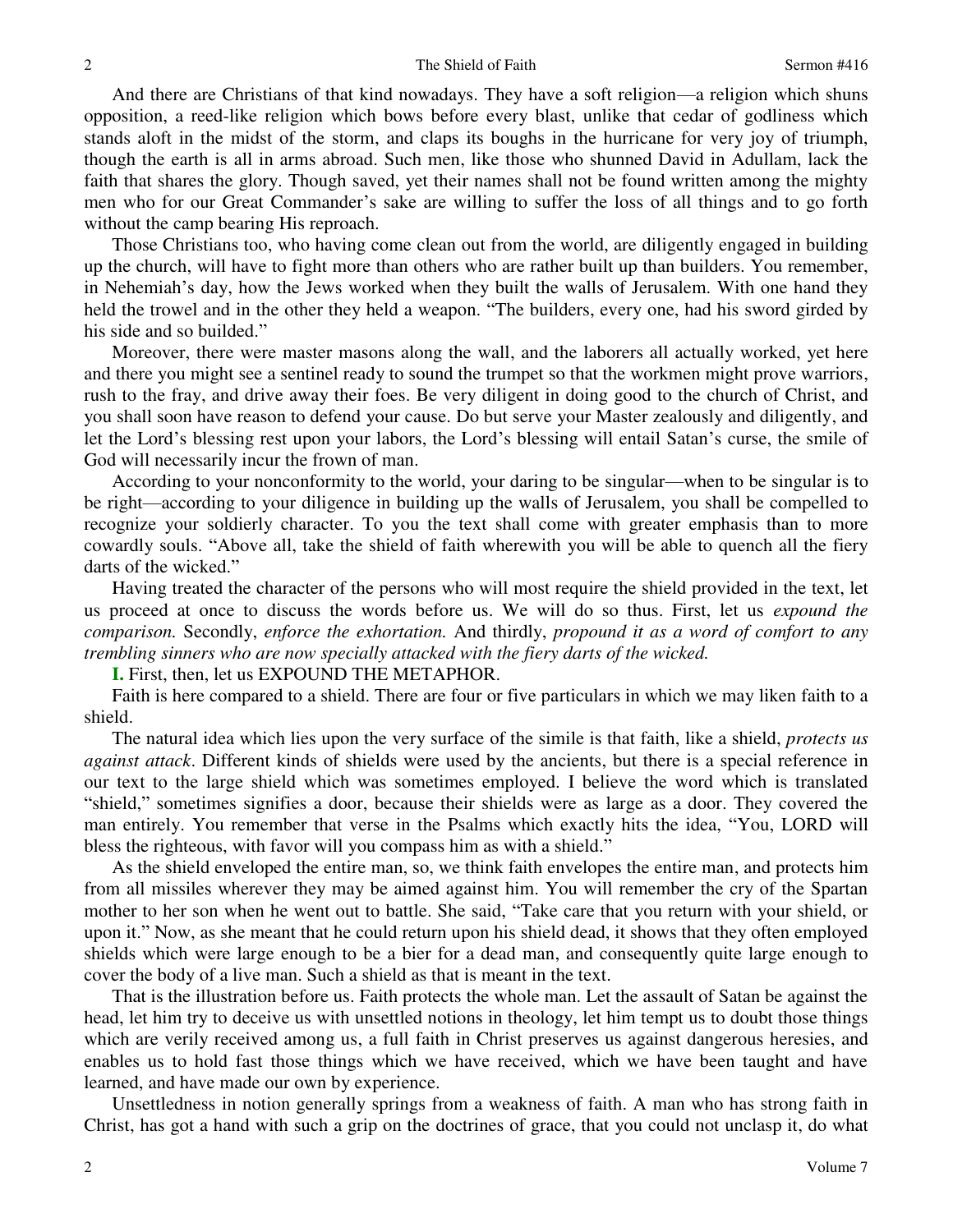you would. *He* knows what he has believed. *He* understands what he has received. *He* could not and would not give up what he knows to be the truth of God, though all the schemes that men devise should assail him with their most treacherous art.

While faith will guard the head, it will also guard the heart. When temptation to love the world comes in, then faith holds up thoughts of the future and confidence of the reward that awaits the people of God, and enables the Christian to esteem the reproach of Christ greater riches than all the treasures of Egypt, and so the heart is protected. Then when the enemy makes his cut at the sword-arm of a Christian, to disable him, if possible, from future service, faith protects the arm like a shield, and he is able to do exploits for his Master, and go forth, still conquering, and to conquer, in the name of Him who has loved us.

Suppose the arrow is aimed at his feet, and the enemy attempts to make him trip in his daily life endeavors to mislead him in the uprightness of his walk and conversation? Faith protects his feet, and he stands fast in slippery places. Neither does his foot slip, nor can the enemy triumph over him. Or suppose the arrow is aimed at the knee, and Satan seeks to make him weak in prayer, and tells him that God will shut out his cry, and never listen to the voice of his supplication? Then faith protects him, and in the power of faith, with confidence, he has access to God, and draws near unto His mercy seat.

Or let the arrow be aimed at his conscience, and let it be winged with the remembrance of some recent sin, yet faith protects the conscience, for its full assurance of atonement quenches the fiery darts with that delightful text, "The blood of Jesus Christ his Son cleanses us from all sin." So there is no part of a man which is not secure. Although Satan will certainly attack him in every direction, yet let him come where he will—

#### *"He who has made his refuge God, Shall find a most secure abode."*

Nor does faith only protect the whole man, but if you will think for a moment, you will see that the apostle suggests the idea that *it protects his armor too*. After re-counting various pieces, he says, "Above all." The man of God is to put on the girdle and the breastplate, and he is to be shod, and he is to wear his helmet. But though these are all armor, yet faith is an armor for his armor. It is not only a defense for him, but a defense for his defenses.

Thus faith not only shields the man, but shields his graces too. You may easily perceive how this is. Satan sometimes attacks our sincerity. He tries to cut the girdle of truth which is about our loins. But faith enables us to be all sincere, like Moses who forsook Egypt, not fearing the wrath of the king, and refused to be called the son of Pharaoh's daughter. Then the enemy will often make an attack against our righteousness and try to batter our breastplate. Yet does faith come in and enable us like Joseph to exclaim, "How can I do this great wickedness and sin against God." Or like Job we cry, "Till I die I will not remove my integrity from me." Or like David we can cry, even in the worst of slanders, "You LORD that delivered me out of the jaw of the lion, and out of the paw of the bear, will deliver me out of the hand of this Philistine."

You see how faith guards the breastplate and protects the girdle? All our virtues are unable to live of themselves, they need grace to preserve them, and that grace is given us through faith. Are you meek? cover your meekness with faith, or else you will give way to a hasty speech. Are you full of decision? Let your decision be shielded with confidence in God, or else your decision may waver, and your firmness may give way.

Have you the spirit of love and gentleness? Take care that you have the shield of faith, or your gentleness may yet turn to anger, and your love be changed to bitterness. We must protect our graces with faith as well as the nature they adorn. It is not simply the head, but the helmet, not merely the feet, but the shoes, not the loins, but the girdle—all must be shielded and secure by this all-covering, allprotecting, all-triumphant shield of faith.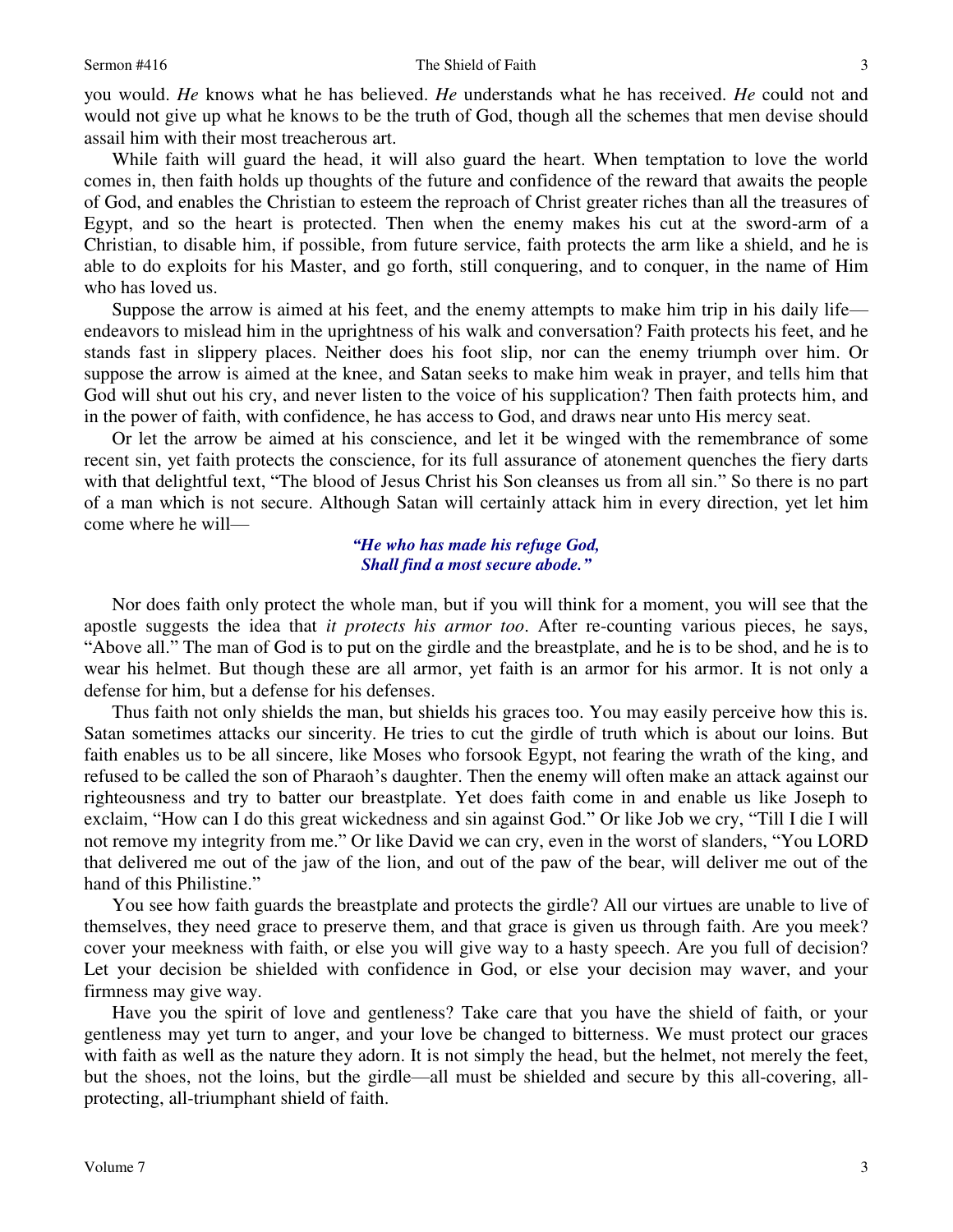#### The Shield of Faith Sermon #416

In the second place, let me suggest that faith like a shield *receives the blows which are meant for the man himself*. Some Christians think that faith would enable them to escape blows—that if they had faith everything would be quiet, everything would be peaceful and calm. I know how young Christians imagine this. They think as soon as ever they have come out of their first convictions of their own sinfulness and found the Savior, oh! now they are going to ride softly to heaven, singing all the way.

Why did they put their armor on at all if there were to be no battles? Why have they put their hand to the plow if they are not to plow to the end of the furrow and often to wipe the sweat from their faces through their hard toil? Why enlist, young men, if you are not wanted to fight? What is the good of a fair-weather soldier—one who stays at home to feed at the public expense? No, let the soldier be ready when war comes, let him expect the conflict as a part and necessary consequence of his profession. But be armed with faith—it receives the blows. The poor shield is knocked and hammered and battered like a penthouse exposed in the time of storm, blow after blow comes rattling upon it, and though it turns death aside, yet the shield is compelled itself to bear the cut and the thrust. So must our faith do—it must be cut at, it must bear the blows.

Some people, instead of using the shield of faith to bear the blow, use the skulking place of cowards. Ashamed of Christ they make no profession of Him, or having professed Christ, ashamed of the profession, they hide themselves by deserting their colors, by conformity to the world. Perhaps they are even called to preach the Gospel, but they do it in so quiet and gentle a way, like men who wear soft raiment, and ought to be in kings' houses. Unlike John the Baptist, they are "reeds shaken with the wind."

Of them no one says anything ill, because they have done no ill to Satan's kingdom. Against them Satan never roars—why should he! He is not afraid of them, therefore he need not come out against them. "Let them alone," says he, "thousands such as these will never shake my kingdom." But this is not to use the shield of faith. This, I repeat it, is to use the sulking-places of an ignoble cowardice.

Others use the shield of presumption, they think it is right with them when it is not. They are proof, not against the attacks of Satan, but against the weapons of our spiritual warfare. Seared in their conscience as with a hot iron, they fear not the rebukes of God's law. Deadened, even to the voice of love, they bow not before the invitations of Christ. They go on their way caring for none of those things, presumption has made them secure.

Such people have no blows to suffer. Their shield lets them go through the world quietly, saying, "Peace, peace, where there is no peace." But only uplift the shield of faith, bearing the blood-red emblem of the cross, and there are plenty of the knights of hell who are ready to unhorse you. On, champion, on! in the name of Him who is with you. No lance can pierce that shield, no sword shall ever be able to cut through it. It shall preserve you in all battle and in all strife. You shall bring it home yourself, through it you shall be more than conqueror. Faith, then, is like a shield, because it has to bear the blows.

Thirdly, faith is like a shield because it has good need to be *strong*. A man who has some pasteboard shield, may lift it up against his foe, the sword will go through it and reach his heart. Or perhaps in the moment when the lance is in rest, and his foe is dashing upon him, he thinks that his shield may preserve him, and lo it is dashed to splinters and the blood gushes from the fountain and he is slain.

He that would use a shield must take care that it be a shield of proof. He who has true faith, the faith of God's elect, has such a shield that he will see the scimitars of his enemies go to a thousand splinters over it every time they smite the points thereof! And as for their spears, if they but once come in contact with this shield, they will break into a thousand splinters, or bend like reeds when pressed against the wall—they cannot pierce it, but they shall themselves be quenched or broken in pieces.

You will say, how then are we to know whether our faith is a right faith and our shield a strong one? One test of it is, it must be all of one piece. A shield that is made of three or four pieces in this case will be of no use. So your faith must be all of one piece. It must be faith in the finished work of Christ, you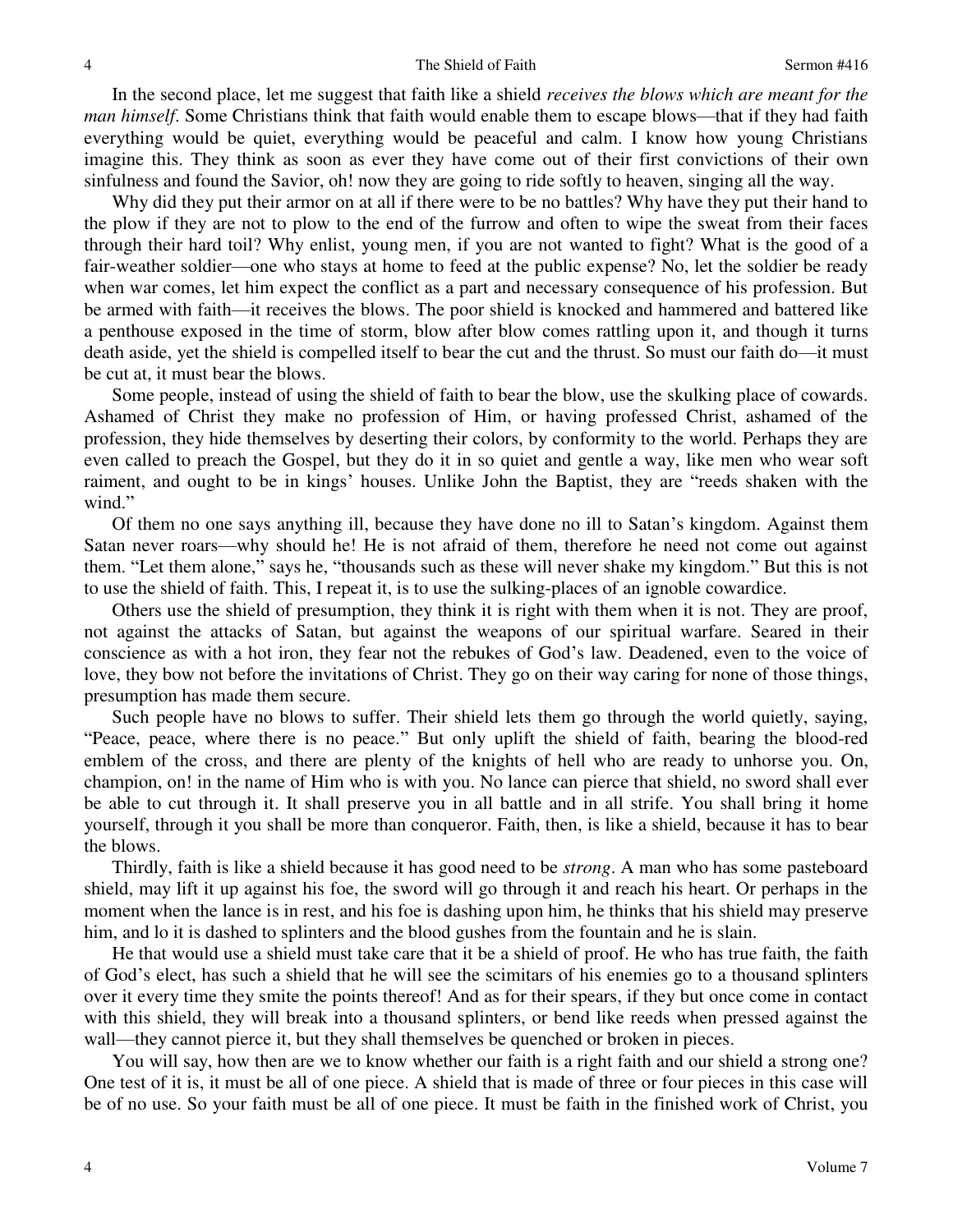must have no confidence in yourself or in any man, but rest wholly and entirely upon Christ, else your shield will be of no use.

Then your faith must be of heaven's forging or your shield will certainly fail you, you must have the faith of God's elect, which is of the operation of the Holy Spirit who works it in the soul of man. Then, you must see to it that your faith is that which rests only upon the truth, for if there be any error or false notion in the fashioning of it, that shall be a joint in it which the spear can pierce.

You must take care that your faith is agreeable to God's Word, that you depend upon true and real promises, upon the sure word of testimony and not upon the fictions and fancies and dreams of men. And above all, you must mind that your faith is fixed in the person of Christ, for nothing but a faith in Christ's divine person as "God over all, blessed forever," and in His proper manhood when as the Lamb of God's Passover He was sacrificed for us—no other faith will be able to stand against the tremendous shocks, and the innumerable attacks which you will receive in the great battle of spiritual life.

Look to your shield, man. Not so fast there with that painted God! Not so fast there with that proud heraldic symbol which has no strength in it. See to your shield! See if it is like the shields of Solomon which were borne before the king, each one made of gold. Or at least, let them be like the shields of Rehoboam, every one of the best brass, so that there is found no wooden shield in your hand which may be dashed in pieces when most you need its help!

But, to pass on—for we must not pause long on any one particular—faith is like a shield because it is of no use except it is *well-handled*. A shield needs handling and so does faith. He was a silly soldier who, when he went into the battle, said he had a shield but it was at home. So there are some silly professors who have a faith, but they have not got it with them when they need it. They have it with them when there are no enemies. When all goes well with them, then they can believe, but just when the pinch comes, then their faith fails.

Now, there is a sacred art in being able to handle the shield of faith. Let me explain to you how that can be. You will handle it well if you are able to quote the *promises* of God against the attacks of your enemy. The devil says, "One day you shall be poor and starve." "No," says the believer, handling his shield well, "He has said, 'I will never leave you, nor forsake you.'" He has said, "Bread shall be given you, and your water shall be sure." "Ay," said Satan, "but you will one day fall by the hand of the enemy." "No," says faith, "for I am persuaded that He who has begun a good work in me will perform it until the day of Jesus Christ."

"Ay," said Satan, "but the slander of the enemy will overturn you." "No," said faith, "He makes the wrath of man to praise Him; the remainder of wrath does He restrain." "Ay" said Satan, as he shot another arrow, "you are weak." "Yes," says faith, handling his shield, "but 'my strength is made perfect in weakness. Most gladly therefore will I rather glory in my infirmities, that the power of Christ may rest upon me."

"Ay," said Satan, "but your sin is great." "Yes," said faith, handling the promise, "but he is able to save to the uttermost them who come unto God by him." "But," said the enemy again, drawing his sword and making a tremendous thrust, "God has cast you off." "No," said faith, "He hates putting away, He does not cast off His people, neither does He forsake His heritage." "But I will have you, after all," said Satan. "No," said faith, dashing the points in the enemy's jaws, "He has said, 'I give unto my sheep eternal life, and they shall never perish, neither shall any pluck them out of my hand.'" This is what I call handling the shield.

But, there is another way of handling it, not merely with the promises, but with the *doctrines*. "Ah," says Satan, "what is there in you that you should be saved? You are poor and weak, and mean and foolish!" Up comes faith handling the shield doctrinally, this time, and said, "God has chosen the base things of this world, and things which are despised has God chosen, yea, and things which are not, to bring to nought the things that are," for "not many wise men after the flesh, not many mighty, not many noble are called." "Has not God chosen the poor of this world, rich in faith, and heirs of the kingdom

5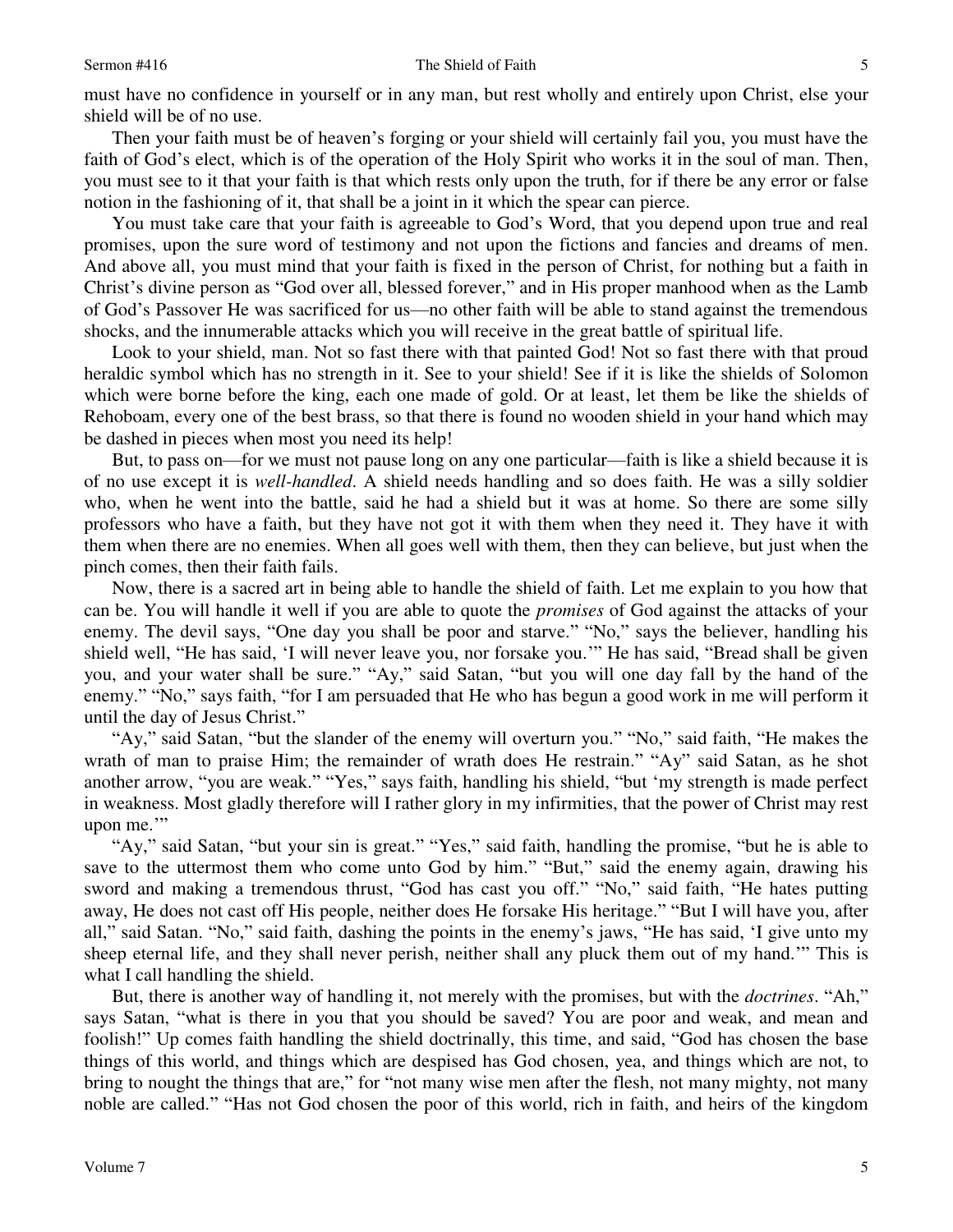which he has promised to them who love him?" "Ay," said he, "if God should have chosen you, yet after all you may certainly perish!"

And then, Christian, handling his shield of faith doctrinally again, says "No, I believe in the final perseverance of the saints, for is it not written, 'The righteous shall hold on his way, and he who has clean hands shall wax stronger'"? "Those who you gave me I have kept, and none of them is lost," and so forth. So by well understanding the doctrines of grace, there is not a single doctrine which may not in its way minister to our defense against the fiery darts of the wicked.

Then the Christian soldier ought to know how to handle the shield of faith according to the rules of observation. "Ay," says the enemy, "your confidence is vain, and your hope shall soon be cut off." "No," says faith, "I have been young and now am old, yet have I not seen the righteous forsaken." "Yes, but you have fallen into sin, and God will leave you." "No," says faith, "for I saw David, and he stumbled, but yet the Lord surely brought him out of the horrible pit, and out of the miry clay."

To use this shield in the way of observation is very profitable when you mark the way whereby God has dealt with the rest of His people, for as He deals with one, so He will deal with the rest, and you can throw this in the teeth of your enemy. I remember the ways of God. I call to remembrance His deeds of old. I say, has God cast off His people, has He forsaken one of His chosen? And since He has never done so, I hold up my shield with great courage, and say He never will. He changes not. As He has not forsaken any, He will not forsake me.

Then there is another blessed way of handling this shield, and that is *experientially*. When you can look back, like the Psalmist, to the land of Jordan and of the Hermonites, from the hill Mizar, when you can return to those days of old, and call to remembrance your song in the night, when your spirit can say, "Why are you cast down, O my soul, why are you disquieted within me? Hope you in God, for I shall yet praise him." Why, brethren, some of us can talk of deliverances so many, that we know not where to end, scarcely do we know where to begin.

Oh! what wonders has God done for us as a church and people! He has brought us through fire and through water. Men did ride over our heads, but hitherto all things have worked together for our good. His glory has appeared amidst all the villainies and slanders of men to which we have been exposed. Let us handle our shield then, according to the rules of past experience, and when Satan tells us that God will fail us at the last, let us reply, "Now you lie, and I say it to you to your face, for what our God was in the past, He will be in the present, and in the future, and so on even to the end." Young soldiers of Christ, learn well the art of handling your shield!

Lastly, for the matter of the figure. The shield in olden times was an emblem of the warrior's honor, and more especially in later days than those of Paul. In the age of chivalry, the warrior carried his coat of arms upon his shield. Now, faith is like a shield, because it carries the Christian's glory, the Christian's coat of arms, the Christian's escutcheon. And what is the Christian's coat of arms? Well, good Joseph Irons used to say it was a cross and a crown, with the words, "No cross, no crown"—a most blessed coat of arms too!

But I think the Christian's best coat of arms is the cross of his Savior—that blood-red cross, always stained, yet never stained, always dyed in blood, yet always resplendent with ruby brightness, always trodden on, yet always triumphant, always despised, yet always glorified, always attacked, yet always without resistance, coming off more than conqueror.

Some of the old Reformers used to have an anvil for their coat of arms, and a significant one too, with this motto, "The anvil has broken many hammers." By which they meant that they stood still, and just let men hammer at them till their hammers broke of themselves. Another old coat of arms with some of the Reformers, use to be a candle with a great many enemies all puffing to blow it out, and though they all blew as hard as they could, yet the candle did but burn the brighter. Out of darkness came light, and from all their attacks, the light grew stronger.

This morning put your coat of arms upon your shield and lift it up. Let that blood-red cross be your choice, then when your battle is over, they will hang your shield up in heaven, and when the old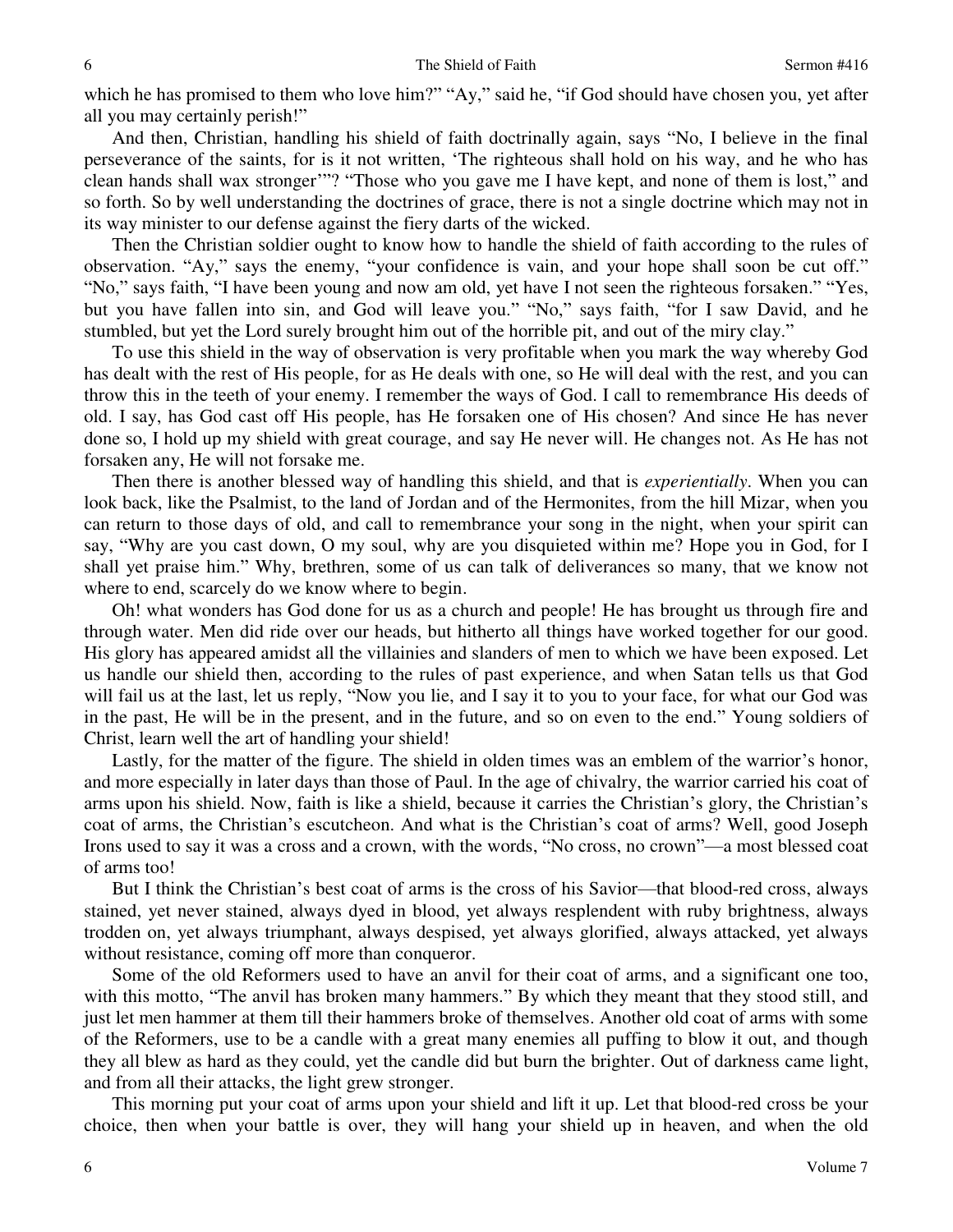heraldries have gone, and the lions, and tigers, and beasts, and all manner of strange things have vanished from remembrance, that cross and your old shield indented with many a blow shall be honorable with many a triumph before the throne of God! Above all things, then, take the shield of faith!

**II.** I now leave the expounding of the figure in haste, and pass on to ENFORCE THE EXHORTATION. "Above all, taking the shield of faith."

If you sent a servant upon an errand and you said to him, "Get so-and-so, and so-and-so, and so-andso, but above all now see to such-and-such a thing." He would not understand that he ought to neglect any, but he would perceive that there was some extra importance attached to one part of his mission.

So let it be with us. We are not to neglect our sincerity, our righteousness, or our peace, but above all, as the most important, we are to see to it that our faith is right, that it be true faith, and that it covers all our virtues from attack. The necessity of true faith is clearly explained by the text. Faith is here said to have a quenching power.

The ancients were known to use small arrows, perhaps light cane arrows which were tinged with poison. They would be called fiery darts, because they no sooner touched the flesh or even grazed the skin, than they left a fiery poison in the veins. Sometimes too, they employed darts which were tipped with hemp that had been dipped in some inflammable spirit, and were blazing as they flew through the air in order to set the tents of their antagonists on fire, or burn down houses in besieged cities.

Now faith has a quenching power, it sees the temptation or the blasphemy, or the insinuation coming against it with poison and with fire in it to take away its life or to burn up its comforts. Faith catches the dart, not only receives it, but takes away its sting, and quenches the fire. Oh! it is wonderful how God sometimes enables His people to live in the midst of temptations and tribulations as though they had none of them.

I believe that some of the martyrs, when they were burned in the fire suffered hardly any pain, because the joy and peace which God gave them delivered them from the vehement heat. This I know. There are times when everybody is speaking well of some of us, and we are wretched by reason of the world's fawnings. We do not want to be called "Son of Pharaoh's daughter." And yet there are other times when, though everyone speaks ill, our peace is like a river, and our righteousness like the waves of the sea.

Truly at such times we can say, "Now I am in my proper place, this is where I should be—outside the camp bearing the reproach of Christ." The praise of man is deadly and damnable, his censure is goodly and godlike. Let it come, it cannot dishonor, it does but ennoble. Thus does it often happen that faith quenches the fire of attack, nay, more—turns the attack itself into comfort, extracts honey from the nettle, and sweets of joy from the wormwood and the gall. "Above all, take the shield of faith."

Another commendation which the text gives is this—that faith alone, out of all the pieces of armor, is able to quench *all* the darts. The helmet can only keep off those that are aimed against the head. The foot is only and alone protected by the sandals. The breast alone is guarded by the breastplate, but faith protects against all attacks. Have all other virtues, but most of all have faith, for faith is the *cure-all*, it is the universal remedy, it is good not only for the heat of fever, but for the shaking of fever.

It is good for everything—good for the timid to make them strong, good for the rash to make them wise. It is good for those who are desponding to make them brave, and good for those who are too daring, to make them discreet. There is no respect in which faith is not useful to us. Therefore, whatever you leave out, see to your faith. If you forget all besides, be careful above all, that you take the shield of faith.

And then, again, we are told above all to take the shield of faith, *because faith preserves from all sorts of enemies.* The fiery darts of the *wicked*! Does that refer to Satan? Faith answers him. Does it refer to wicked men? Faith resists them. Does it refer to one's own wicked self? Faith can overcome that. Does it refer to the whole world? "This is the victory that overcomes the world, even our faith." It matters not who the enemy may be, let the earth be all in arms abroad, this faith can quench all the fiery darts of the wicked. Above all then, take the shield of faith.

7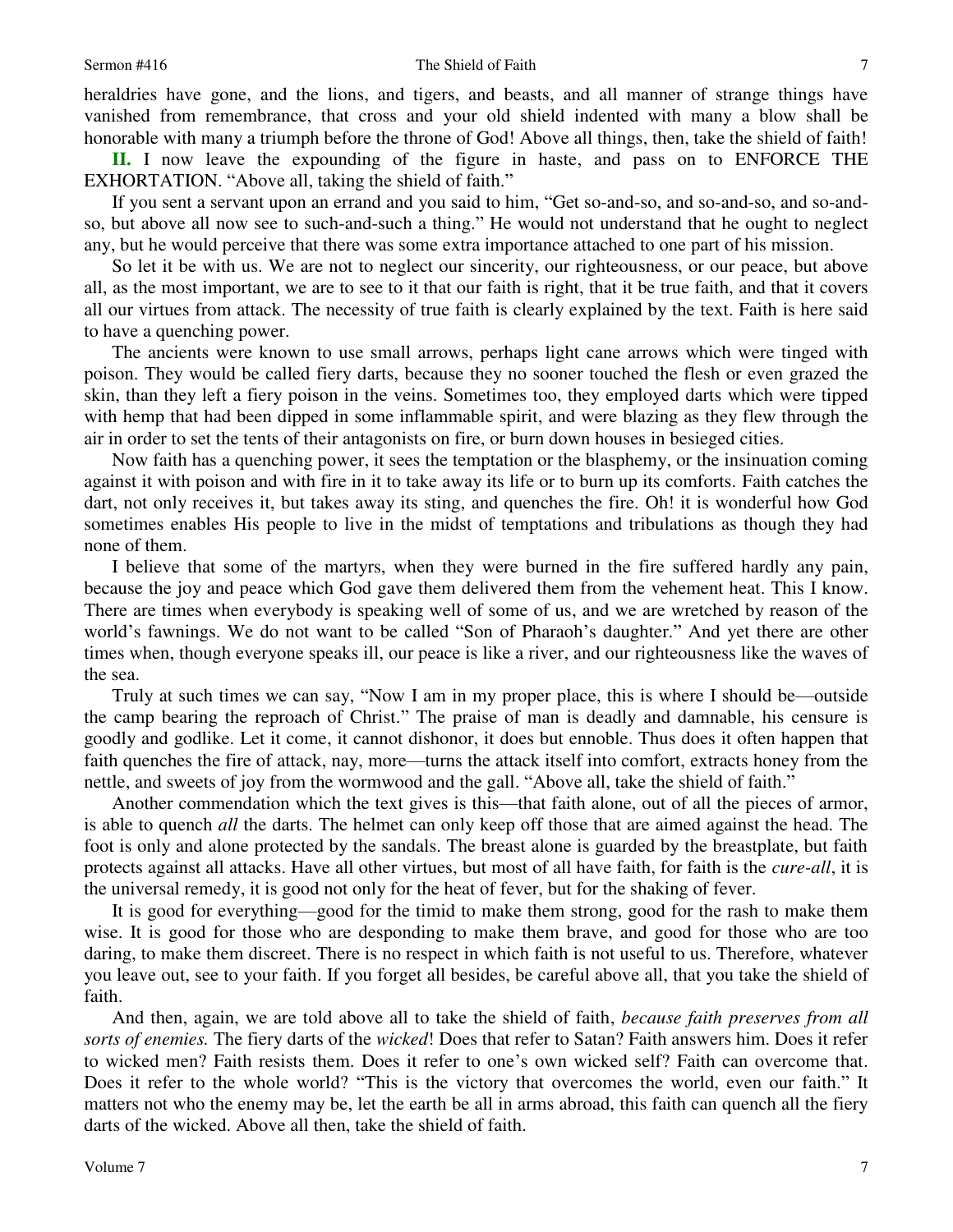I know there are some ministers who seem to teach doubting as a duty. I cannot, I dare not. Above all, take the shield of faith. You know in the old Grecian contests the aim of the enemy was to get near enough to push aside the shield, and then to stab under the armor. And that is what Satan wants to do. If he can knock aside the shield and get under it, then he can stab us mortally. Take care of your shield!

Do not live in perpetual unbelief. Be not always cast down. Pray unto your God till you can say, "I know in whom I have believed, and am persuaded that he is able to keep that which I have committed unto him." Oh! the old saints were not always doubting. "My beloved is mine and I am his," said Solomon. David said, "Say unto my soul, I am your salvation." "The LORD is my salvation." "The LORD is my shepherd." Job too, could say, "I know that my Redeemer lives." Paul could speak very confidently in many places.

And why should we be content to say—"I hope, I trust"—when they said they knew, and were persuaded—all was well between God and their souls? Let it be so with us. Unbelief dishonors us, weakens us, destroys our comforts, prevents our usefulness. Faith will make us happy, and make us useful, and what is best of all, it will enable us to honor God on earth, and to enjoy His presence while yet we are in the low-lands of this present world.

**III.** Lastly, I have a word or two to say by way of conclusion to some POOR SINNER WHO IS COMING TO CHRIST, BUT WHO IS GREATLY VEXED WITH THE FIERY DARTS OF THE WICKED ONE.

You remember how John Bunyan in his *Pilgrim's Progress* represents Christiana and Mercy and the children coming to knock at the gate? When they knocked, the enemy who lived in a castle hard by sent out a big dog, which barked at them at such a rate that Mercy fainted, and Christiana only dared to knock again, and when she obtained entrance, she was all in a tremble. At the same time, hard by in the castle there were men who shot fiery darts at all who would enter, and poor Mercy was exceedingly afraid because of the darts and the dog.

Now, it generally happens that when a soul is coming to Christ the devil will dog him. As sure as ever he feels his need of a Savior and is ready to put his trust in Christ, it will be true of him as of the poor demoniac child—as he was a coming, the devil threw him down and tore him. Now, poor tempted sinner, there is nothing that can bring joy and peace into your heart but faith. Oh, that you may have grace this morning to begin to use this shield.

"Ah, sir," say you, "I have been looking within, and I cannot see anything that is good, I have been looking to my experiences, and I am afraid I have never felt as So-and-so did." That is the way to ruin yourself. Did you ever hear of a man who in cold winter's weather got warm by rolling on the ice, and saying, "I don't feel any heat as some people do"? No, because he is looking in the wrong place to get the heat. If you expect to get anything in yourself, you expect more than Paul ever got, for he said after he had long known his Master, "I know that in me—(that is, in my flesh)—there dwells no good thing."

"Oh, sir," you reply again, "I find I am willing to do a great many things, but I cannot, and when I would be what I should be, I find a resistance somewhere within my own breast." Well and what of that? Even so did the apostle, "When I would do good, evil is present with me." The fact is you have no business to look there. These things are not shields against Satan. What cares he for your experiences? Were they never so good he would still roar at you.

What he is afraid of is your faith. Throw down these things, then, which only encumber you and expose you, and lay your breast bare to his attacks, and take up the shield of faith. What has Satan said to you? "You are too great a sinner to be saved." Well, quote this text, "Him that comes unto me, I will in nowise cast out."

I had a lesson this week in the case of a good Christian man, who through feebleness of mind has fallen at last into the deepest despair. I never met with a person in such awful despair as he was, and you cannot tell how it puzzled me to give him any sort of comfort, indeed, I failed after all. He said, "I'm too big a sinner to be saved." So I said, "But the blood of Jesus Christ His Son cleanses us from all sin." "Ay," said he, "but you must remember the context, which says, 'If we walk in the light as he is in the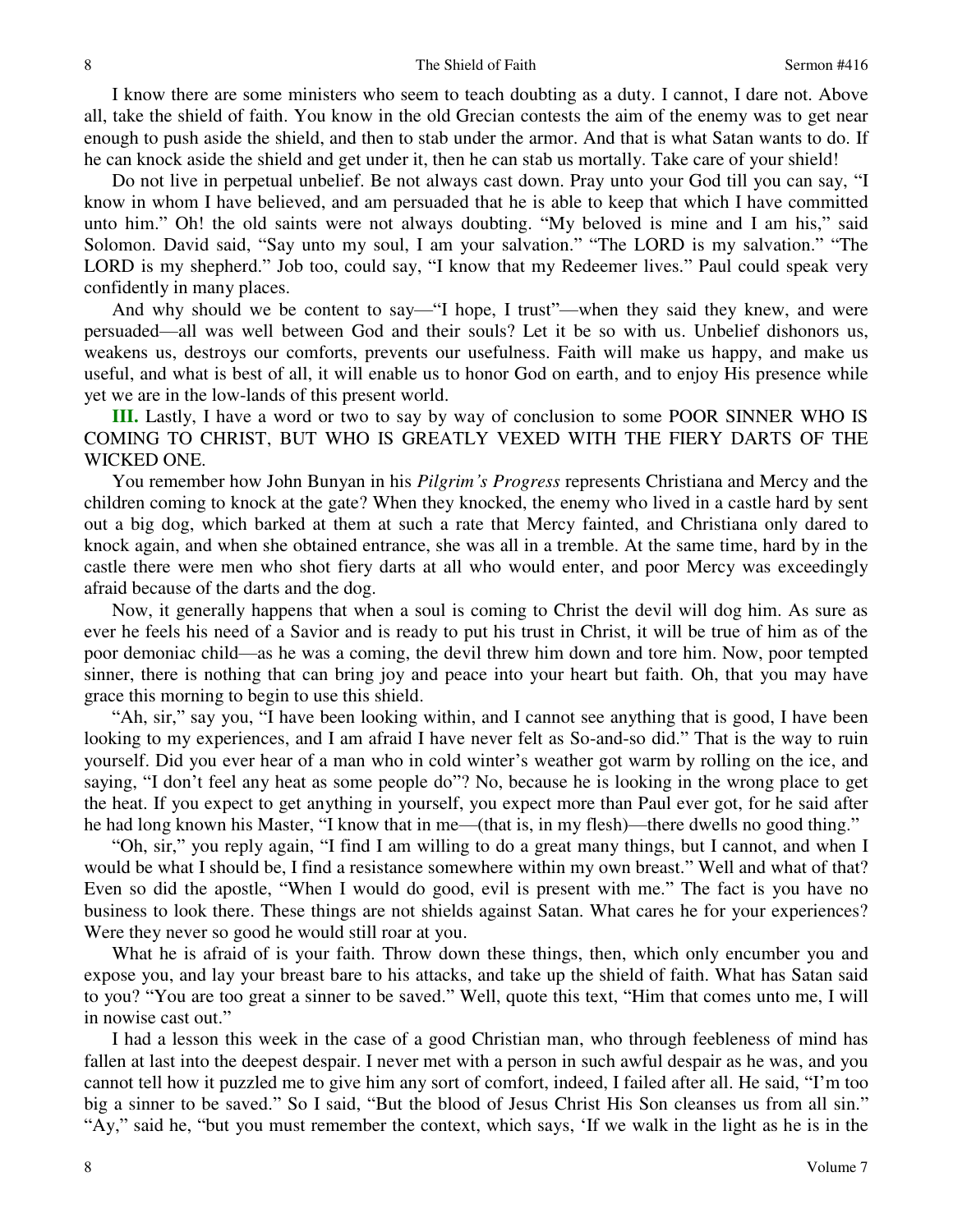light we have fellowship one with another, and the blood of Jesus Christ his Son cleans us from all sin.' Now, I do not walk in the light," said he, "I walk in the dark, and I have no fellowship with the people of God now, and therefore, it does not apply to me."

"Well," I said, "but he is able to save to the uttermost them who come unto God by him." "That is the only text," he said, "I never can get over, for it says 'to the uttermost,' and I know I cannot have gone beyond that, and still it does not yield me comfort." I said, "But God asks nothing of you but that you will believe Him, and you know if you have ever so feeble a faith you are like a child—the feeble hand of a child can receive, and that is the mark of a Christian—'of His fullness have we all received' and if you only receive with your hand, that is enough." "Yes," he said, "I have not the hand—I have not the hand of faith."

"Very well," I said, "you have the mouth of desire, you can ask, if you cannot receive with the hand." "No," said he, "I have not. I do not pray, I cannot pray. I have not the mouth of desire." "Then," I said, "all that is wanted is an empty place, a vacuum, so that God can put it in." "Ah, sir," said he, "you have got me there! I have a great deal of vacuum, I have an aching void—a vacuum. If ever there was an empty sinner in this world, I am one." "Well," I said, "Christ will fill that vacuum. There is a full Christ for empty sinners."

Let me now say the same to you as I said to that poor man. All God wants is a vacuum. You have got a vacuum. This is not much to have, simply to be empty, to be pumped dry, to have nothing at all in you. But then, "He fills the hungry with good things, and the rich he sends away empty." All that is wanted is to be down there on the ground. It is not hard work. It is not to sit up, nor to stand up, nor to kneel, but to lie there at His feet. And when He sees the soul flat on its face before Him, He will have mercy upon him.

Now, soul, for that shield of faith. Say to Satan, "In the name of God I dare believe." "You are a great sinner," says he. "Yes, but I believe He is a great Savior." "But you have sinned beyond all hope." "No, there is forgiveness with him, that he may be feared." "But," he says, "You are shut out." "No," say you, "though he slay me, yet will I trust him." "But, your disease is of long standing." "Ay, but" say you, "if I but touch the hem of his garment, I shall be clean." "But," Satan says again, "how dare you? Would you have the impudence?" "Well," say you, "if I perish I will trust Christ, and I will perish only there."

Have it fixed in your soul that in the teeth of everything, you will trust Christ—that be you such a sinner or no, still you will trust Christ—that whether Satan's accusations are true or false, you mean to have done answering them, and simply trust Christ.

Ah, soul, then you shall have such joy and peace that nothing shall be like it! O that you would believe on Jesus *now*! Leave your feelings, leave your doings, and your willings, and trust Christ. "I dare not," says one. Dare it, man, dare it! You cannot do wrong, for He commands you. This is the commandment, "That you believe on Jesus Christ whom he has sent." "Oh! but I may be lost even if I do." You will be lost if you do not, for "He that believes not shall be dammed." "But I am afraid of being condemned if I were to believe." "He that believes not is condemned already."

You are like the poor lepers at the gate, you are dying, and you say, "Let us fall to the Syrians; if they kill us we can but die, and if they save us alive we shall live." Say, as Benhadad did concerning King Ahab, "We have heard that the kings of Israel are merciful kings, but let us put ropes upon our necks, and go out to the king of Israel: peradventure he will save your life."

So say you to God, "I have heard that You are merciful, if there is a wretch out of hell that deserves to be in it, I am that sinner. If there is one who now feels that earth is provoked against him, and the ground says, swallow him up, and heaven is provoked against him, and cries, let the lightning flash destroy him, and the sea says, drown him, and the stars say, smite him with pestilence, and the sun says, scorch him, and the moon says, let him be blasted, and the mildew says, let me devour his crops, and fever says, let me cut off the thread of his life—if there be such a wretch out of hell, I am he!" Yet say, but to God, "I believe in Your mercy, I believe in Your promise, I believe in your Son Jesus, I believe in

9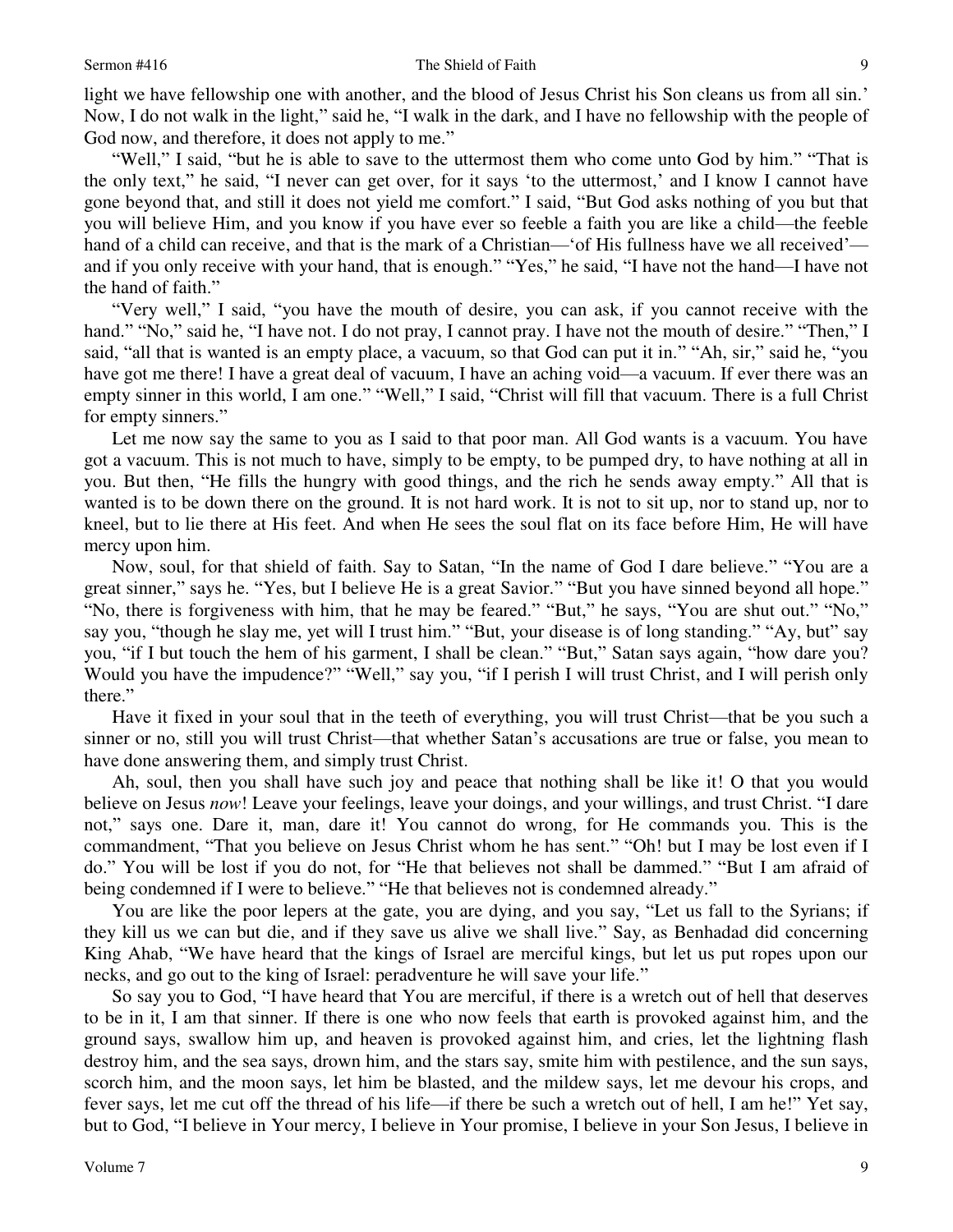His precious blood, and here I am, do with me as seems good in Your sight." Say but this, and you shall have mercy, and pardon, and peace.

My dear hearers, shall I say this for myself and not for you? Nay, but may God grant that many a score of you this morning may be led to put your trust in Him who h